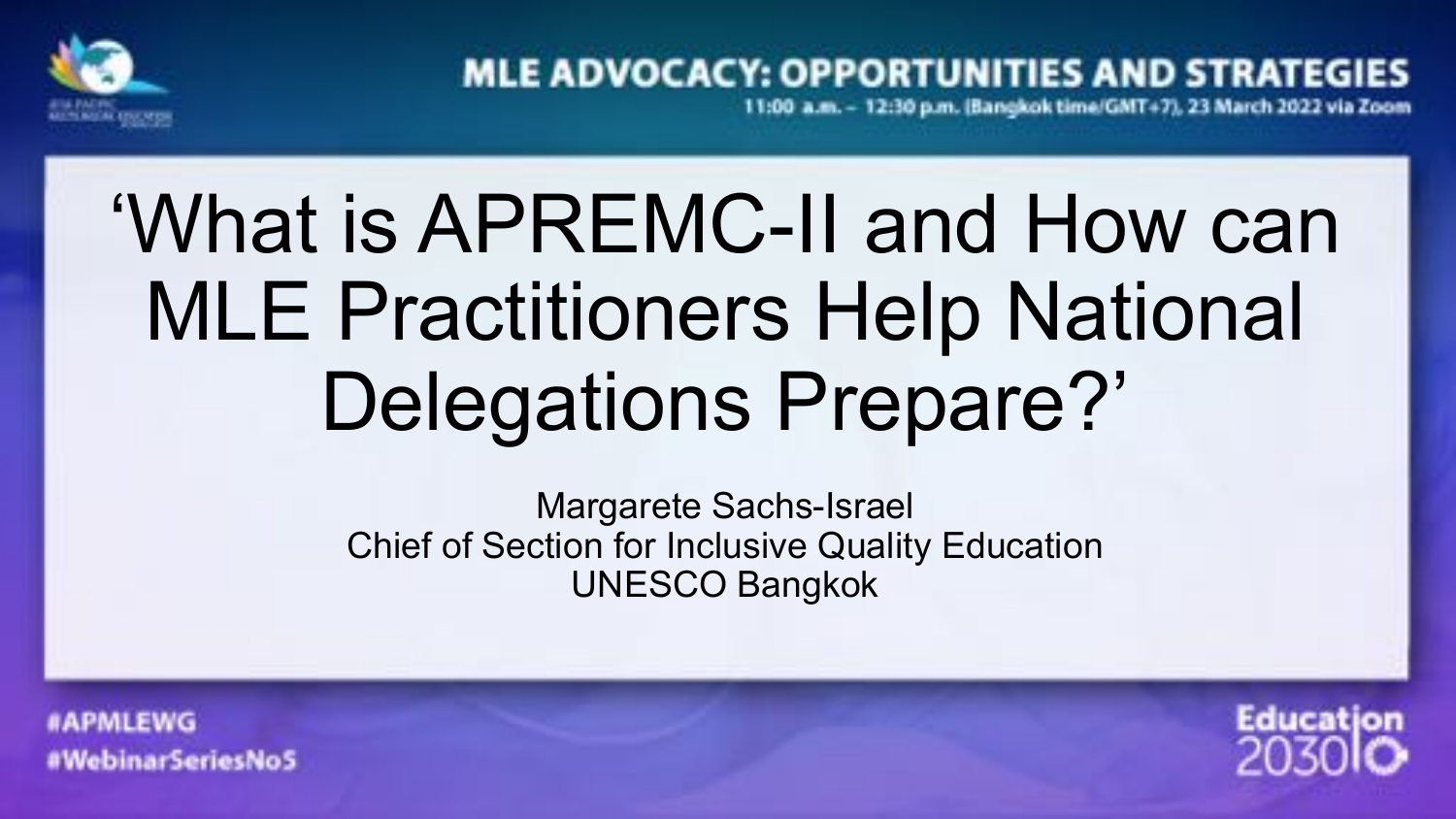

11:00 a.m. - 12:30 p.m. (Bangkak time/GMT+7), 23 March 2022 via Zeom

### Regional Roadmap for SDG 4 in Asia-Pacific (2015-2030)



1

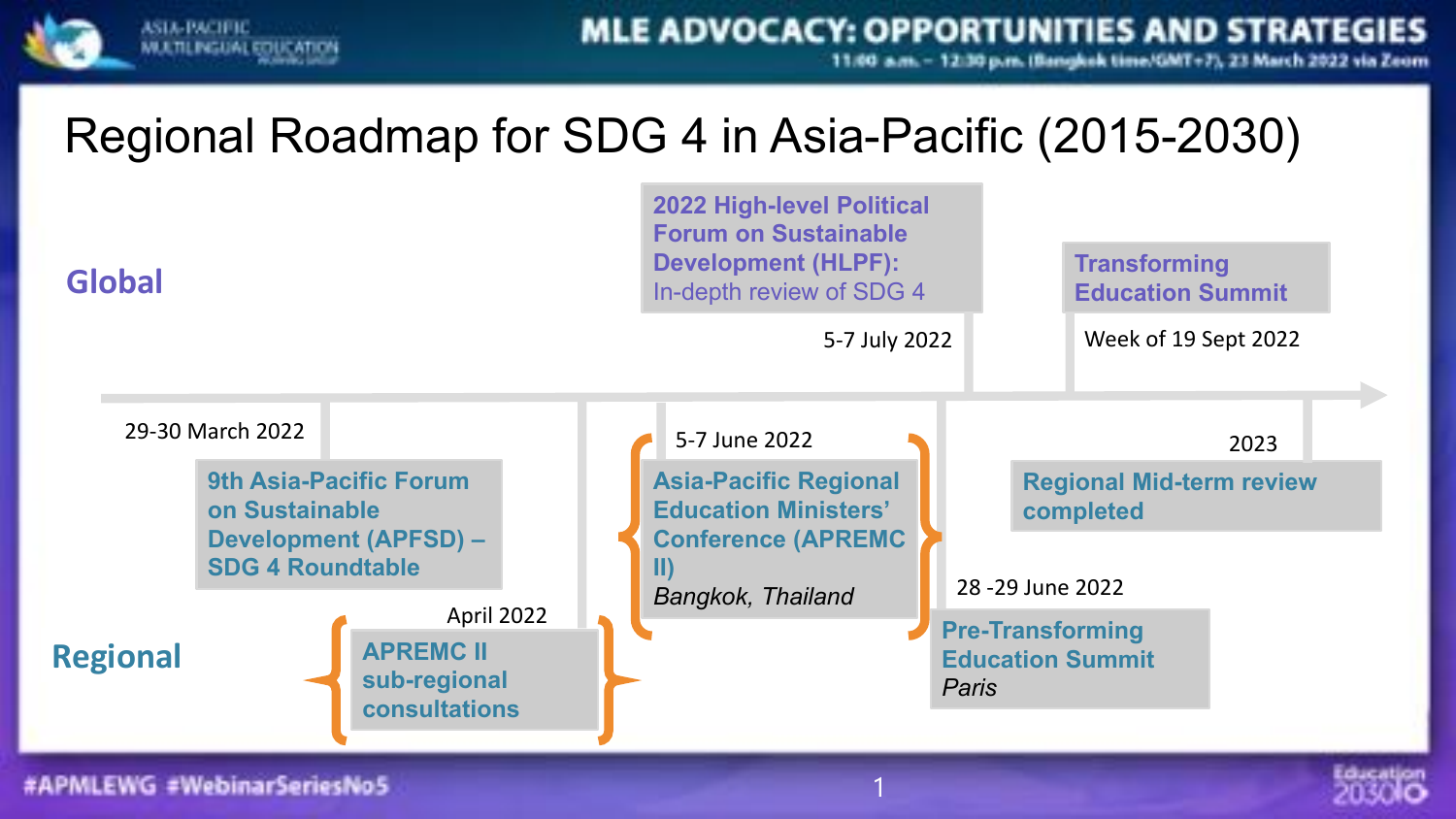

### **The 2nd Asia-Pacific Regional Education Minister's Conference (APREMC-II)**

- UNESCO Bangkok, UNICEF EAPRO, UNICEF ROSA, Ministry of Education Thailand, Ministry of Education, Cultures, Sports, Science and Technology (MEXT) of Japan
- 46 Member States
- 5-7 June 2022
- Bangkok, Thailand (hybrid)

*THEME:* Education Recovery and Transformation towards more Responsive, Relevant and Resilient Education Systems: Accelerating progress towards SDG 4-Education 2030

Achieving **a deep transformation of education systems** (e.g., more flexible, more inclusive, more digital, more environmentally friendly and sustainable systems)

Achieving **learning recovery** and, in the longer term, improving learning outcomes for all (**addressing the learning crisis**)

Achieving i**ncreased investment in education** and enablers for transformation

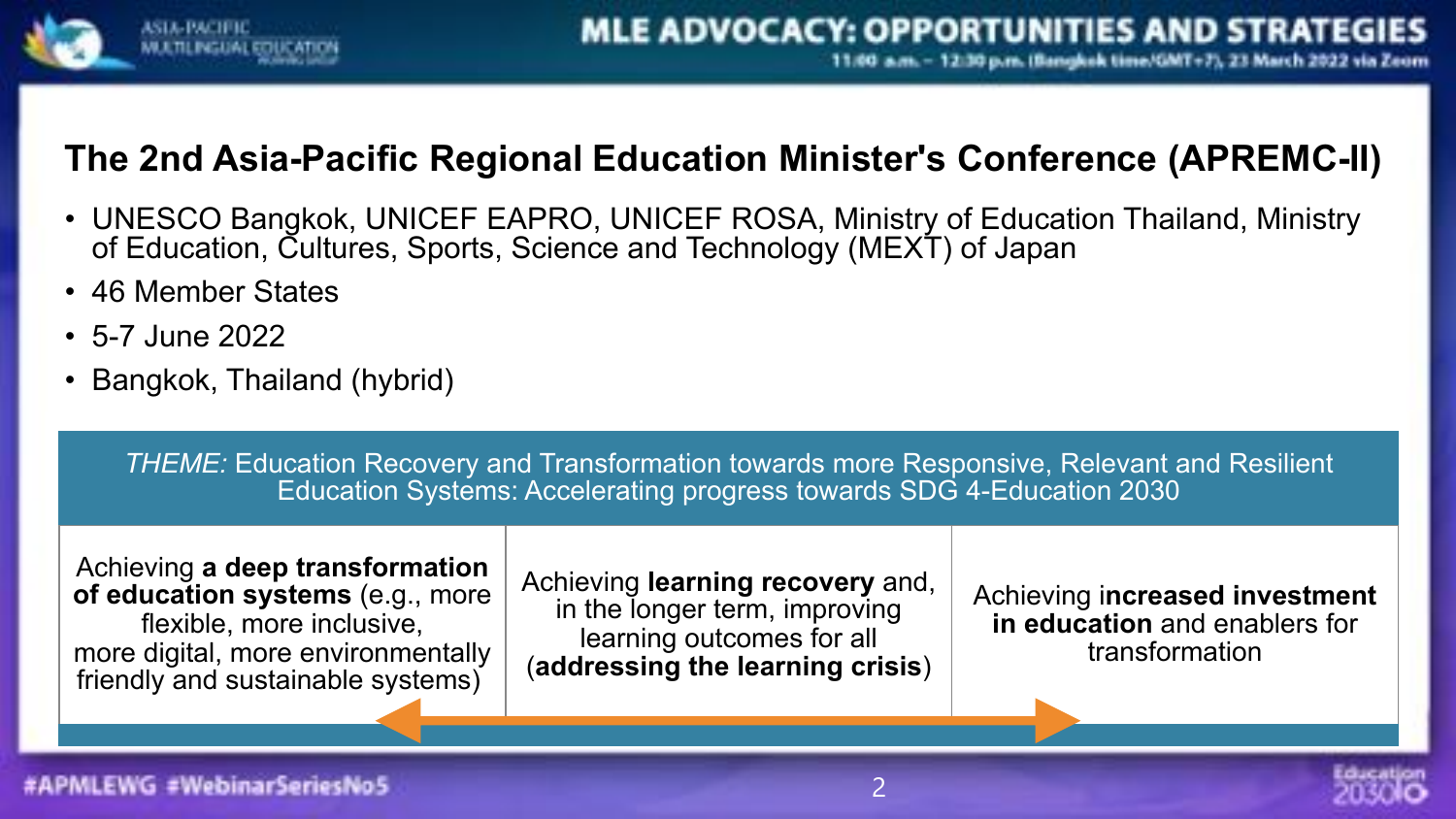

11.00 a.m. - 12:30 p.m. (Bangkak time/GMT+7), 23 March 2022 via Zeom

## APREMC-II Objectives

#### Take stock and reflect

on the first 7 years of progress towards **SDG4-Education 2030** in Asia and the Pacific

#### Identify challenges

in progressing towards SDG4 in the region, with a focus on the **impact of COVID-19 and COVID-19 responses**

#### Share and learn

from effective policies, practices and innovations for **education recovery and system transformation**

Identify and agree on priority areas of action and strategies

#### and **key steps going forward** for education/learning recovery and system transformation beyond COVID-19 to accelerate SDG4 and generate **recommendations for action**

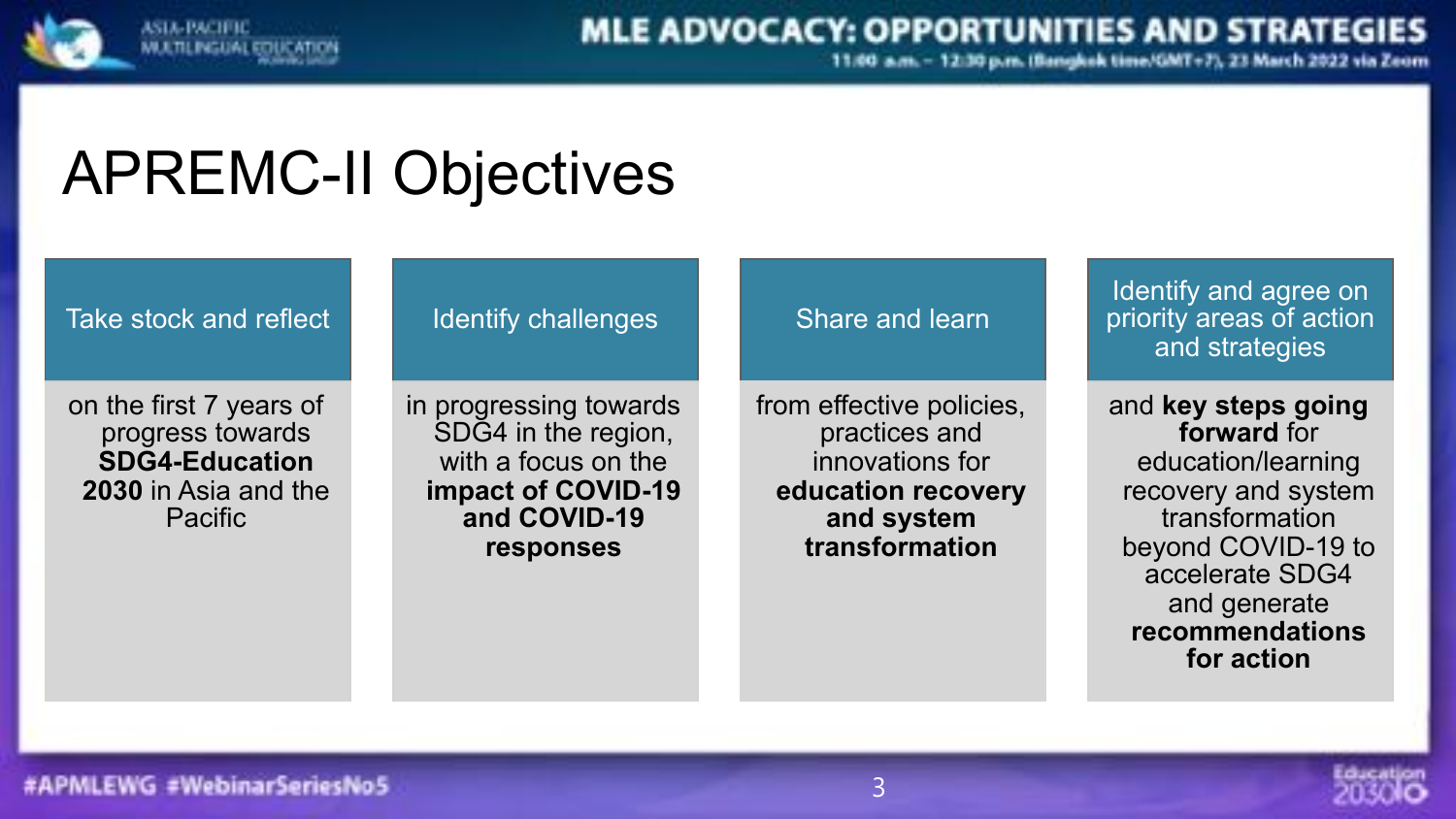

11.00 a.m. - 12.30 p.m. (Bangkok time/GMT+7), 23 March 2022

### Expected outcome document: Regional Ministerial Statement

The **commitment** of Member States to accelerate progress towards SDG4

The **identification and agreement** on priority areas of action and strategies for education/learning recovery and system transformation beyond COVID-19 to accelerate SDG 4 implementation in the region, with **recommendations for action**



PMLEWG #WebinarSeriesNo5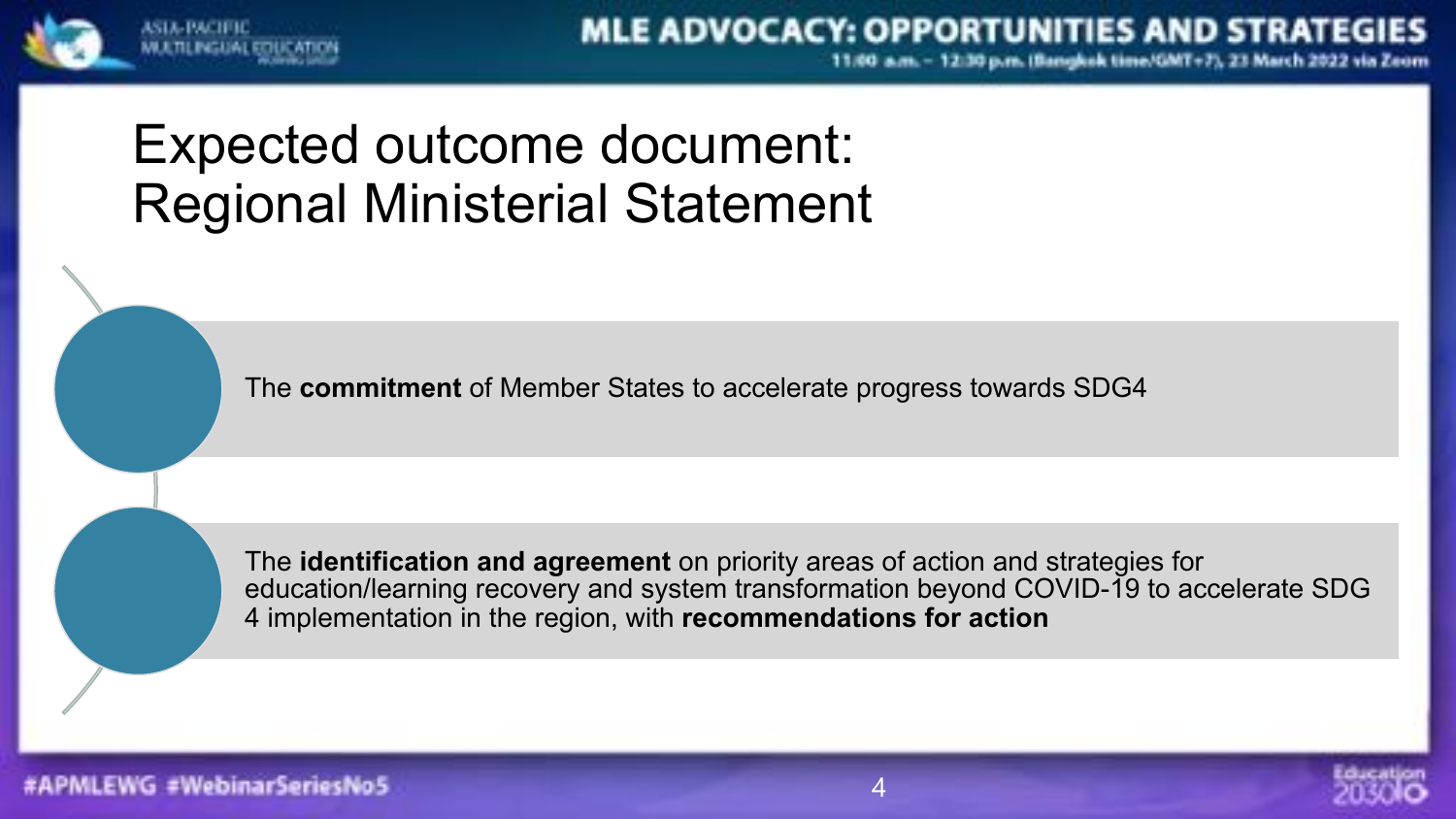

11.00 a.m. - 12.30 p.m. (Bangkok time/GMT+7), 23 March 2022 via Zeom

## Provisional APREMC-II Agenda

|                  | 5 June                                                                                                                                                                                                                                                                                                                                                                                        | 6 June                                                                                                                                                                                                                                                                                                                                                                             | 7 June                                                                                                                                                                                                                                                                                                            |
|------------------|-----------------------------------------------------------------------------------------------------------------------------------------------------------------------------------------------------------------------------------------------------------------------------------------------------------------------------------------------------------------------------------------------|------------------------------------------------------------------------------------------------------------------------------------------------------------------------------------------------------------------------------------------------------------------------------------------------------------------------------------------------------------------------------------|-------------------------------------------------------------------------------------------------------------------------------------------------------------------------------------------------------------------------------------------------------------------------------------------------------------------|
|                  | <b>Thematic segment</b>                                                                                                                                                                                                                                                                                                                                                                       | <b>High-level segment</b>                                                                                                                                                                                                                                                                                                                                                          |                                                                                                                                                                                                                                                                                                                   |
| <b>Morning</b>   | <b>Thematic Segment opening session</b><br>Presentation of the outcomes of the sub-<br>$\bullet$<br>regional consultations and discussion<br>Introduction to thematic discussion Session I<br>$\bullet$<br><b>Thematic Parallel Sessions: Session I</b><br>$\bullet$<br>Report of recommendations of Thematic Parallel<br>$\bullet$<br>Sessions: Session I to plenary<br>Mid-day: side events | High-level opening ceremony<br>(Welcome Statements and Opening<br>Remarks)<br>Opening of the on-site exhibition<br>$\bullet$<br>Setting the scene<br>Youth presentation<br>$\bullet$<br>Mid-day: Side events/exhibitions                                                                                                                                                           | APA region within the new global<br>cooperation mechanism for SDG 4<br>Presentation of the draft ministerial<br>statement and the revised SDG4<br>roadmap<br>Debate and adoption of the<br>$\bullet$<br>ministerial statement, SDG 4<br>roadmap<br>Way Forward<br>$\bullet$<br><b>Closing Remarks and Closing</b> |
| <b>Afternoon</b> | Introduction to thematic discussion Session II<br><b>Thematic Parallel Sessions: Session II</b><br>$\bullet$<br>Report of recommendations of Thematic Parallel<br>$\bullet$<br>Sessions: Session II to plenary<br>Plenary discussion<br>$\bullet$<br>Wrap-up of the Thematic Segment<br>$\bullet$<br>Side events<br>$\bullet$                                                                 | Presentation of outcomes of<br>$\bullet$<br>thematic discussions and sub-<br>regional consultations<br>Introduction to Ministerial roundtable<br>$\bullet$<br>Ministerial roundtables I (plenary)<br>$\bullet$<br>Ministerial roundtables II (parallel by<br>theme)<br>Presentation of recommendations<br>from each roundtable<br>Wrap-up of the High-level Segment<br>Side events |                                                                                                                                                                                                                                                                                                                   |

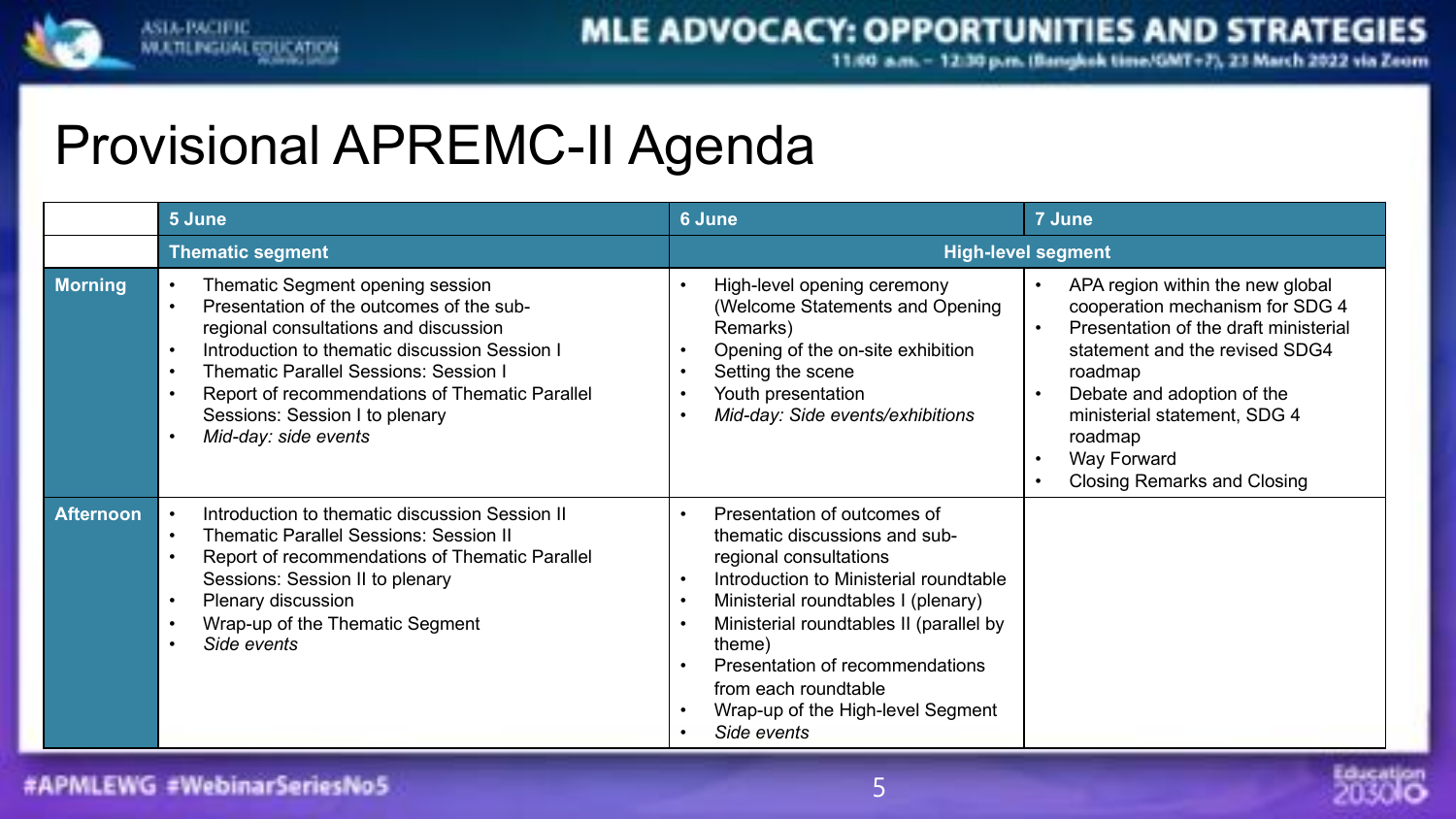

11.00 a.m. - 12:30 p.m. (Bangkok time/GMT+7), 23 March 2022 via Zeom

## Thematic Parallel Sessions



Equity, Inclusion and Gender equality includes MLE

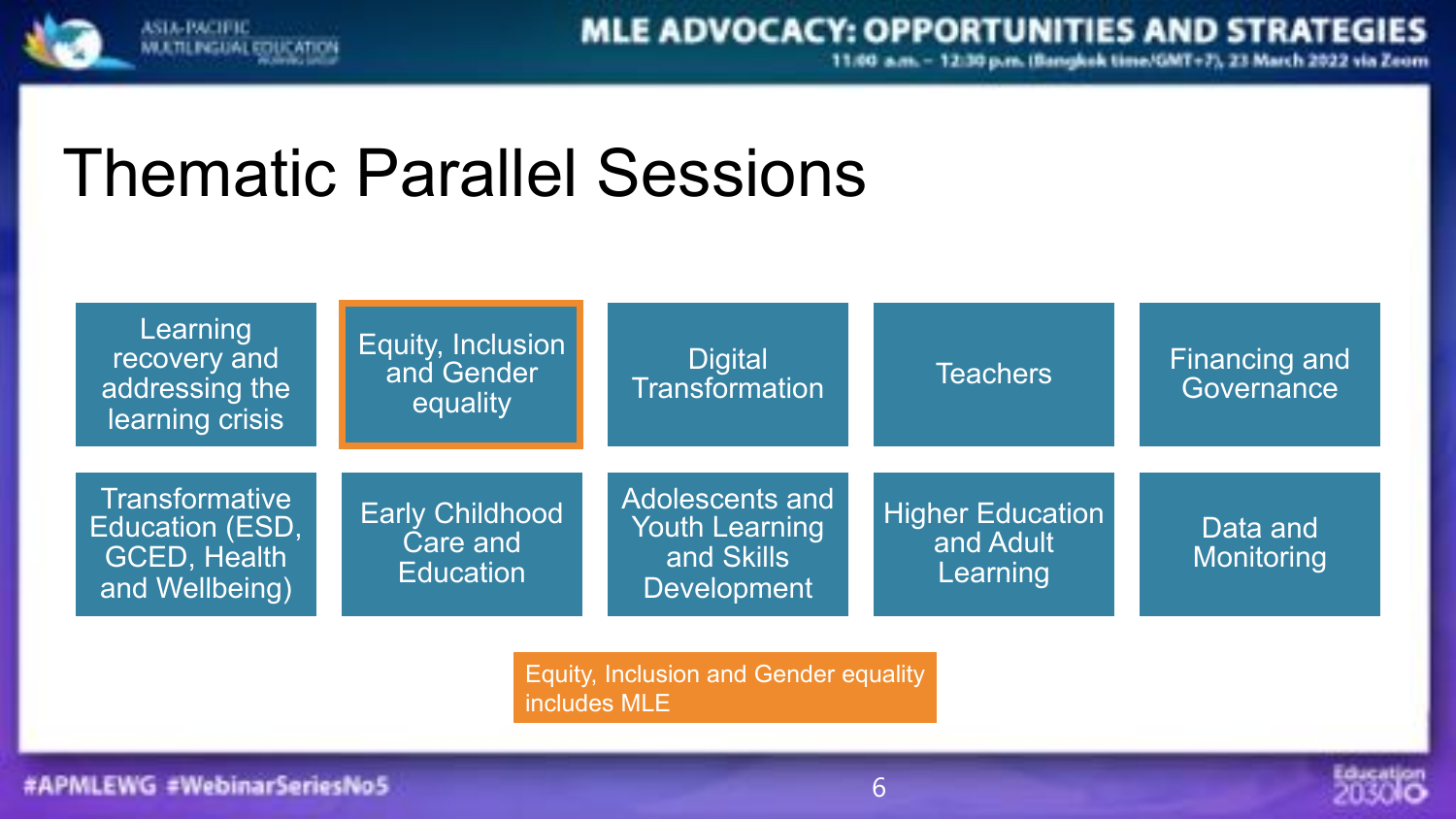

## Format of the Thematic Parallel Session (120mins)

| <b>Introduction</b>          | The moderator will introduce the session and provide a summary of the key<br>messages of the background paper and proposed recommendations                                                                                            | 10<br>mins |
|------------------------------|---------------------------------------------------------------------------------------------------------------------------------------------------------------------------------------------------------------------------------------|------------|
| <b>Panel segment</b>         | Each thematic panel will present and discuss key issues and generate<br>recommendations in terms of priority actions and implementation strategies from<br>the perspective of the three key angles/crosscutting messages of the theme |            |
| <b>Dialogue segment</b>      | <b>Reactions from the floor:</b> Get clarifications of the interventions and the audience<br>interaction with the panelists                                                                                                           | 12<br>mins |
| <b>Discussion</b><br>segment | The discussion for consensus on the priority actions and policy<br>recommendations with guiding questions                                                                                                                             | 40<br>mins |
| <b>Closing</b>               | Summary of key messages and agreements                                                                                                                                                                                                | 3<br>mins  |

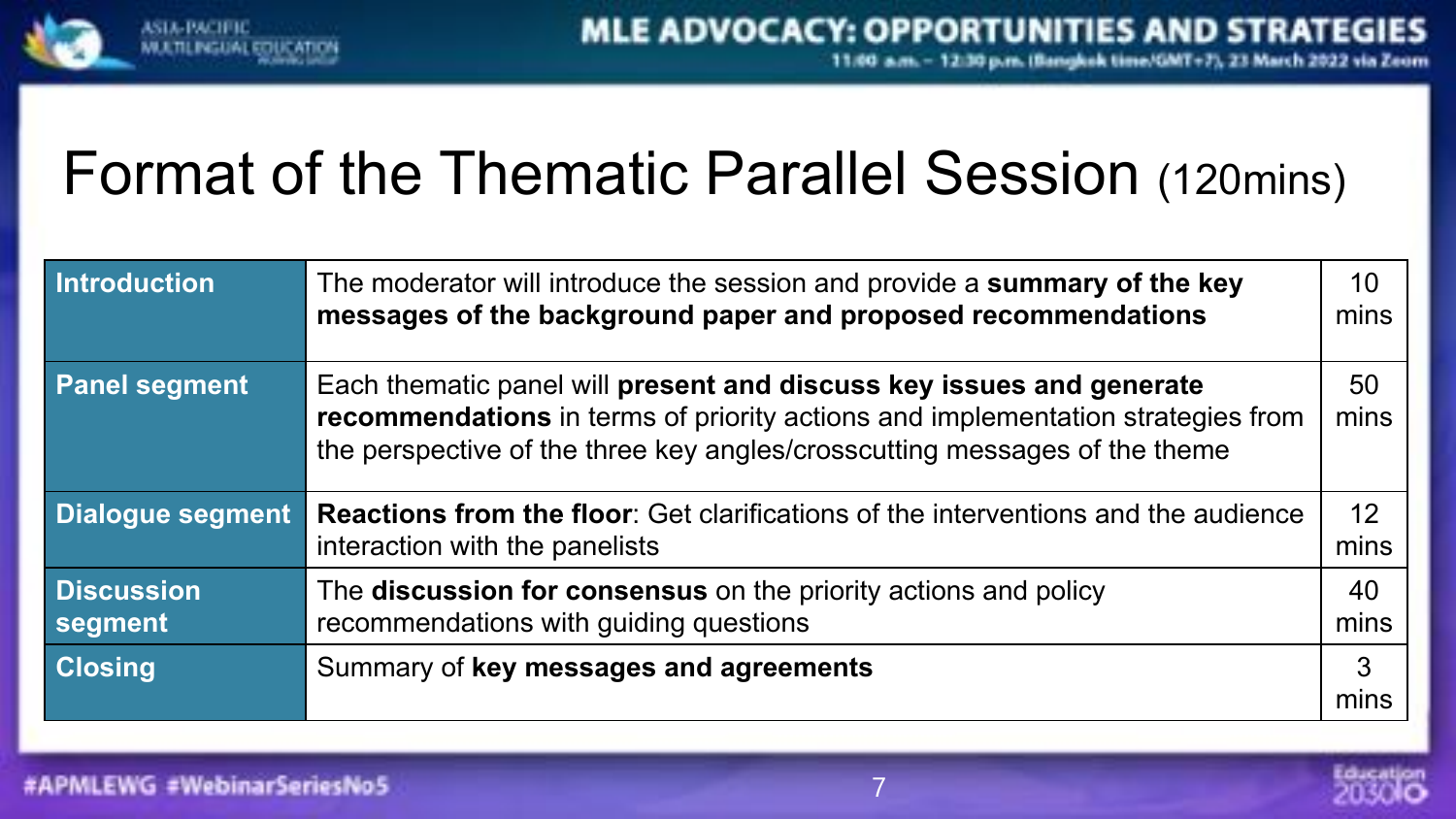

11.00 a.m. - 12.30 p.m. (Bangkok time/GMT+7), 23 March

## Youth Engagement

### Various roles

- Panelists
- Panel moderators
- Floor reaction participants

### Especially in the following 5 thematic parallel sessions

- Adolescents Learning and Skills Development
- Higher Education and Adult Learning
- Equity, Inclusion and Gender Equality
- Digital Transformation and Blended Learning
- Transformative Education for Sustainable Development and Global Citizenship, Health, and Well-being

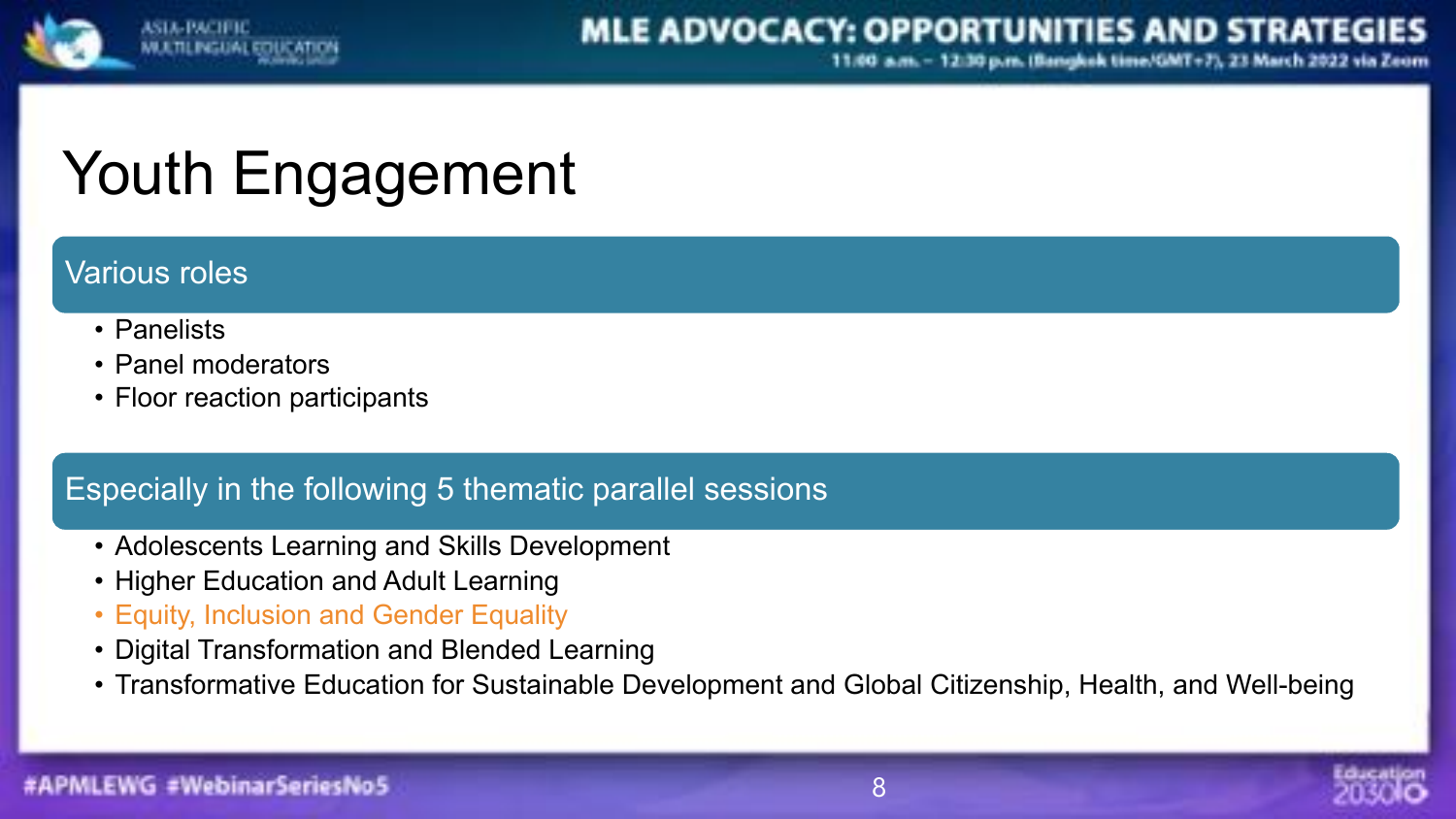

11:00 a.m. - 12:30 p.m. (Bangkok time/GMT+7), 23 March 2022 via Zeom

### Background Paper on Equity and Inclusion

#### **Introduction**

- The learning crisis
- The impact of COVID-19 on learning
- The need to "build back better and equal"

#### Factors of exclusion (SDG indicator 4.5.1)

- Gender
- Developmental delays & disabilities
- Social-economic status
- Urban/Rural
- Refugee/Migrant/Em ergency status
- Language & ethnicity
- Compounding impact of COVID-19

#### Barriers and risks to equity and inclusion in education

- Barriers to "building back better and equal" post-COVID-19
- Risks from failure to overcome these barriers

#### Multi-level policy/strategy recommendations

- For Ministers of Education
- For senior Ministry officials
- For planners and implementers
- For local education offices and schools

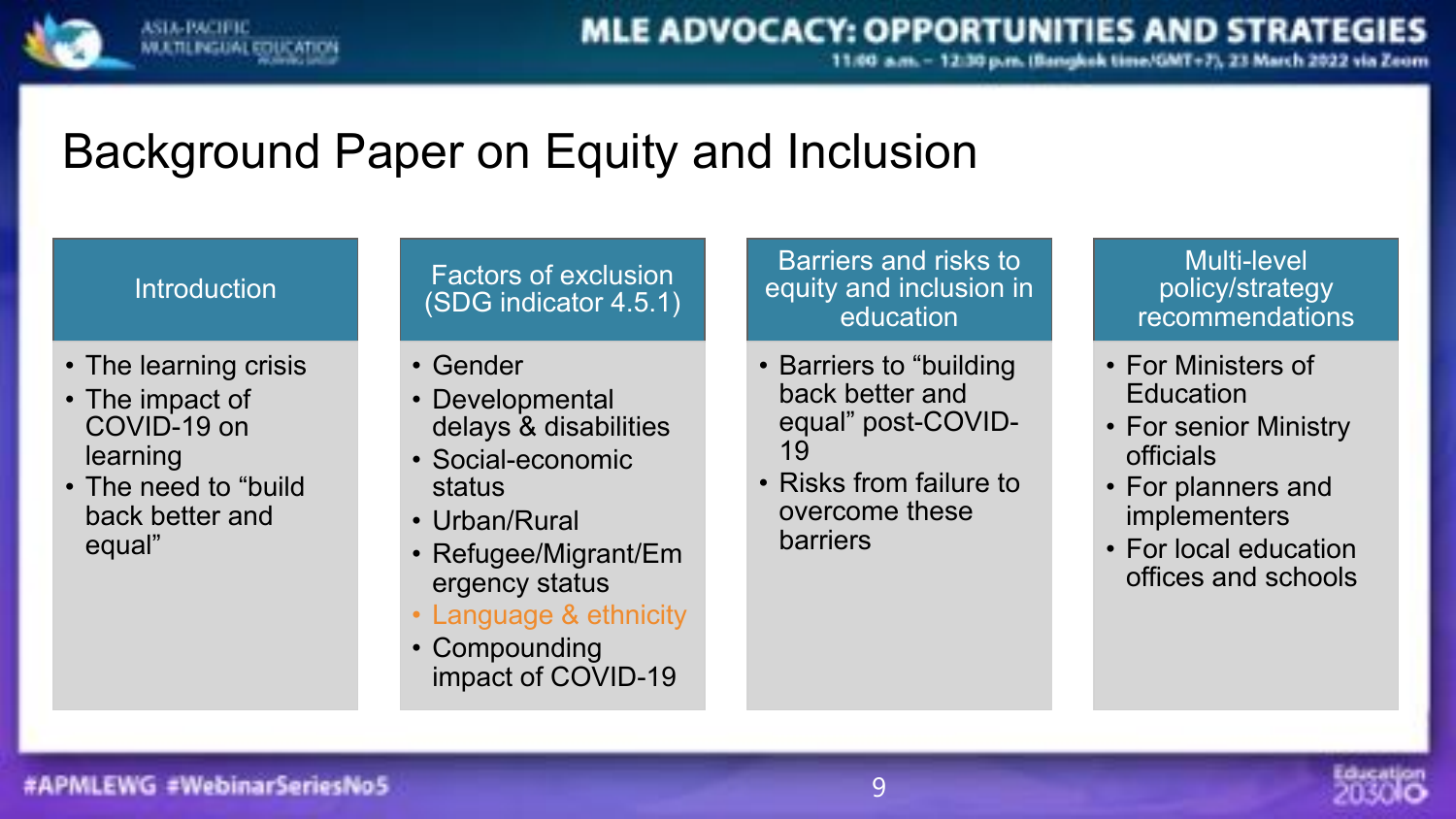## Language and ethnicity: Current situations and practices in Asia and the Pacific

#### A range of supportive policies and practices regarding MTB MLE

- **Cambodia** supports instruction in 6 languages, and seeks to increase access to education in mother tongues, increase number of MLE teachers, build MLE teacher capacity, and promote local community participation
- **India** supports a range of languages in its various states with instruction in Hindi, English, the official state language, and minority languages, with some MTB MLE used until Grade 5
- **New Zealand** has promoted Māori as a second national language, available through higher education with an important role in education and government
- The **Philippines** MTB MLE policy involves implementation of mother tongues as the language of instruction from KG to Grade 3 (now in 66 languages, including Philippine Sign Language)
- **Thailand**'s cabinet approved the National Language Policy Action Plan, which encourages the inclusion of local languages alongside Thai in government schools

Smaller steps in teaching the mother tongue in MLE pilot projects, school subjects (not LOI)

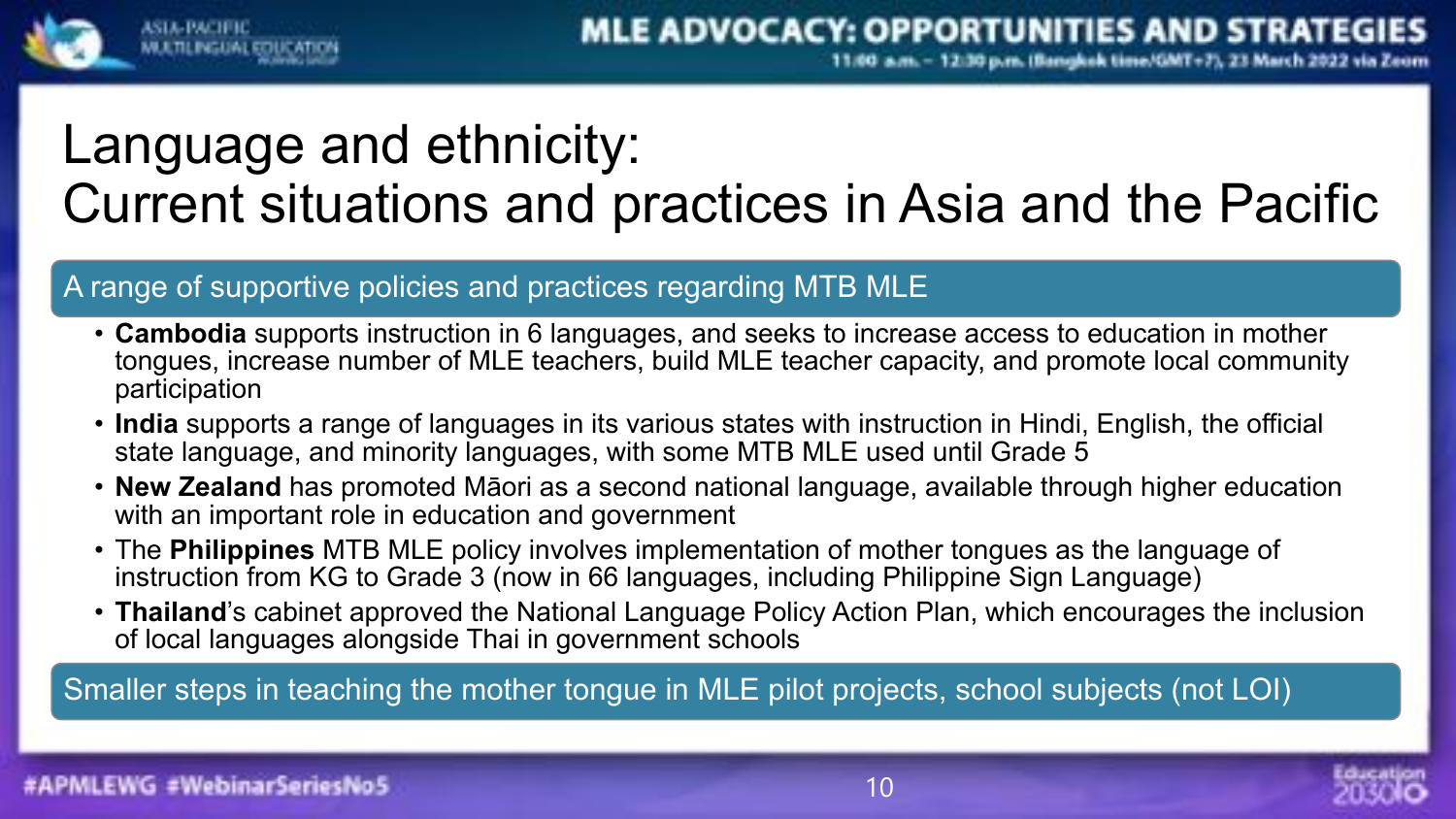

11.00 a.m. - 12:30 p.m. (Bangkok time/GMT+7), 23 March 2022 via 2

### Language and ethnicity: The impact of COVID-19 on MLE contexts

Children in MLE programmes…

…experienced l**oss of access to sound MLE pedagogy** in the mother tongue and the national language

MLE students used to locallycreated, culturally-relevant materials…

> ...experienced switch the centrally-developed **emergency materials in the national language**, which might not be understood at home

Linguistic minority children in non-MLE programmes...

> ...experienced **loss of opportunity for exposure** to the national language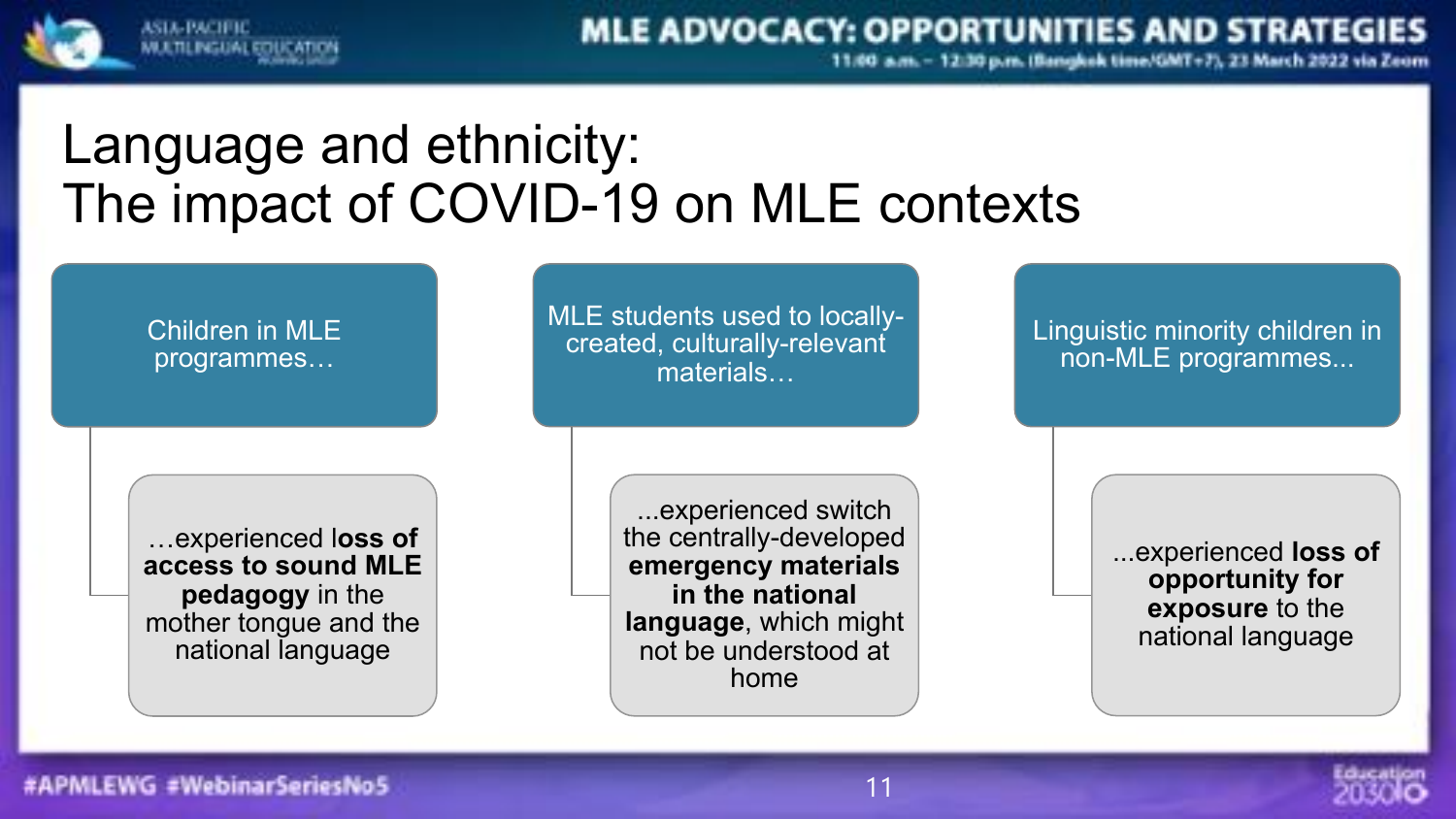

:30 p.m. (Bangkok time/GMT+7), 23 March

## Language and ethnicity: Mitigating policies and strategies

The reinforcement of existing MTB MLE programmes and the establishment of new ones

• Reduce children's learning loss post-COVID-19

Accelerated make-up programmes in the relevant language of instruction

• Ensure learners in both MTB MLE programmes and national-language-based programmes keep up with the designated curriculum

The identification and training of more teachers able to teach in mother tongues

• Provide mother tongue teaching and learning and assist children in making the transition to the national language(s)

The further development (with the local community) of curricula, books, and other materials in mother tongues

• Especially low-cost, digital e-books and other online learning available through the Global Digital Library and the Bloom Library

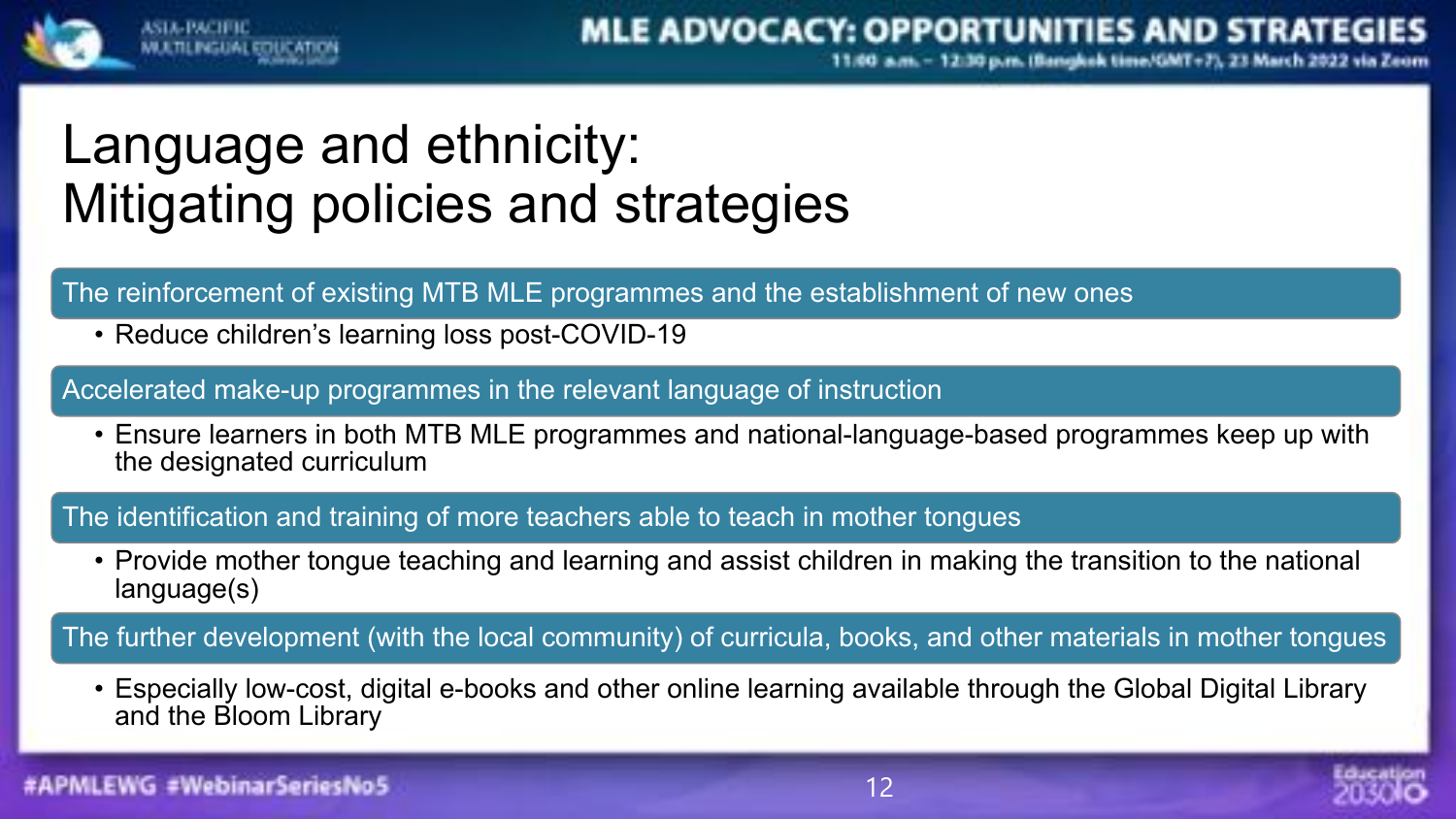

## Sub-regional Consultation Expected Outputs

### **List of context-specific issues from each sub-region**

- Challenges, opportunities, good practices, and lessons learnt
- Related to 3 interlinked messages and 10 thematic areas of APREMC-II

### **List of 3-5 region-specific recommendations from each sub-region**

- Recommendations on priority action areas and strategies/approaches for learning recovery and transformation of education systems
- Region-specific recommendations will inform discussion of APREMC-II and be presented briefly just before the sub-regional Ministerial roundtables on Day 2 of APREMC-II

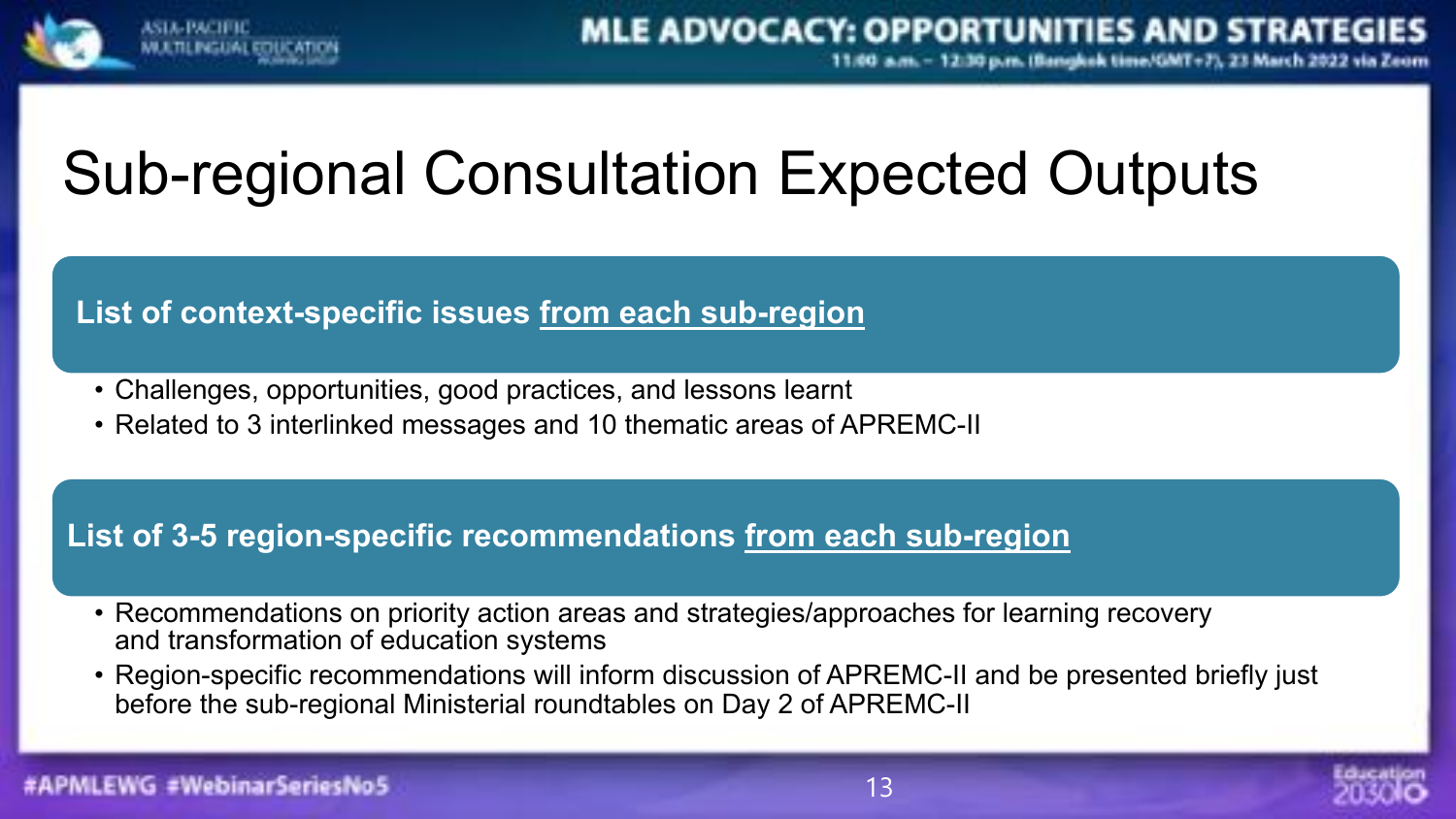

11.00 a.m. - 12.30 p.m. (Bangkok time/GMT+7), 23 March 2022 via Zeom

## APREMC-II sub-regional consultations

| <b>Region/Role</b>                       | <b>Central Asia</b>                                                | <b>East Asia + Southeast Asia</b>                                                                                                                                                     | South + West Asia                                                      | <b>Pacific</b> |
|------------------------------------------|--------------------------------------------------------------------|---------------------------------------------------------------------------------------------------------------------------------------------------------------------------------------|------------------------------------------------------------------------|----------------|
| <b>Consultation</b>                      | 12 April (confirmed)                                               | 19 April (confirmed)                                                                                                                                                                  | 26 April (confirmed)                                                   | 14 April (TBD) |
| <b>Participating</b><br><b>Countries</b> | Kazakhstan, Kyrgyzstan,<br>Tajikistan, Turkmenistan, Uzbekistan    | Brunei Darussalam,<br>Cambodia, China, DPRK,<br>Indonesia, Japan, Lao PDR,<br>Malaysia, Mongolia,<br>Philippines, Republic of Korea,<br>Singapore, Timor-Leste,<br>Thailand, Viet Nam | Bangladesh, Bhutan,<br>India, Maldives, Nepal,<br>Pakistan, Sri Lanka  |                |
| <b>UNESCO Offices</b>                    | Almaty Cluster, Bishkek Antenna,<br>Tashkent Office, Tehran Office | Beijing, Hanoi, Jakarta,<br><b>Phnom Penh</b>                                                                                                                                         | New Delhi<br>Cluster, Tehran, Cluster<br>Dhaka, Islamabad<br>Kathmandu | Apia           |
| <b>UNICEF Offices</b>                    | Kazakhstan, Kyrgyzstan, Tajikistan,<br>Turkmenistan, Uzbekistan    | Cambodia, China, DPRK,<br>Indonesia, Lao PDR,<br>Malaysia, Mongolia,<br>Philippines, Timor-Leste,<br>Thailand, Viet Nam                                                               | Bangladesh, Bhutan, India,<br>Maldives, Nepal, Pakistan, Sri<br>Lanka  | Fiji           |

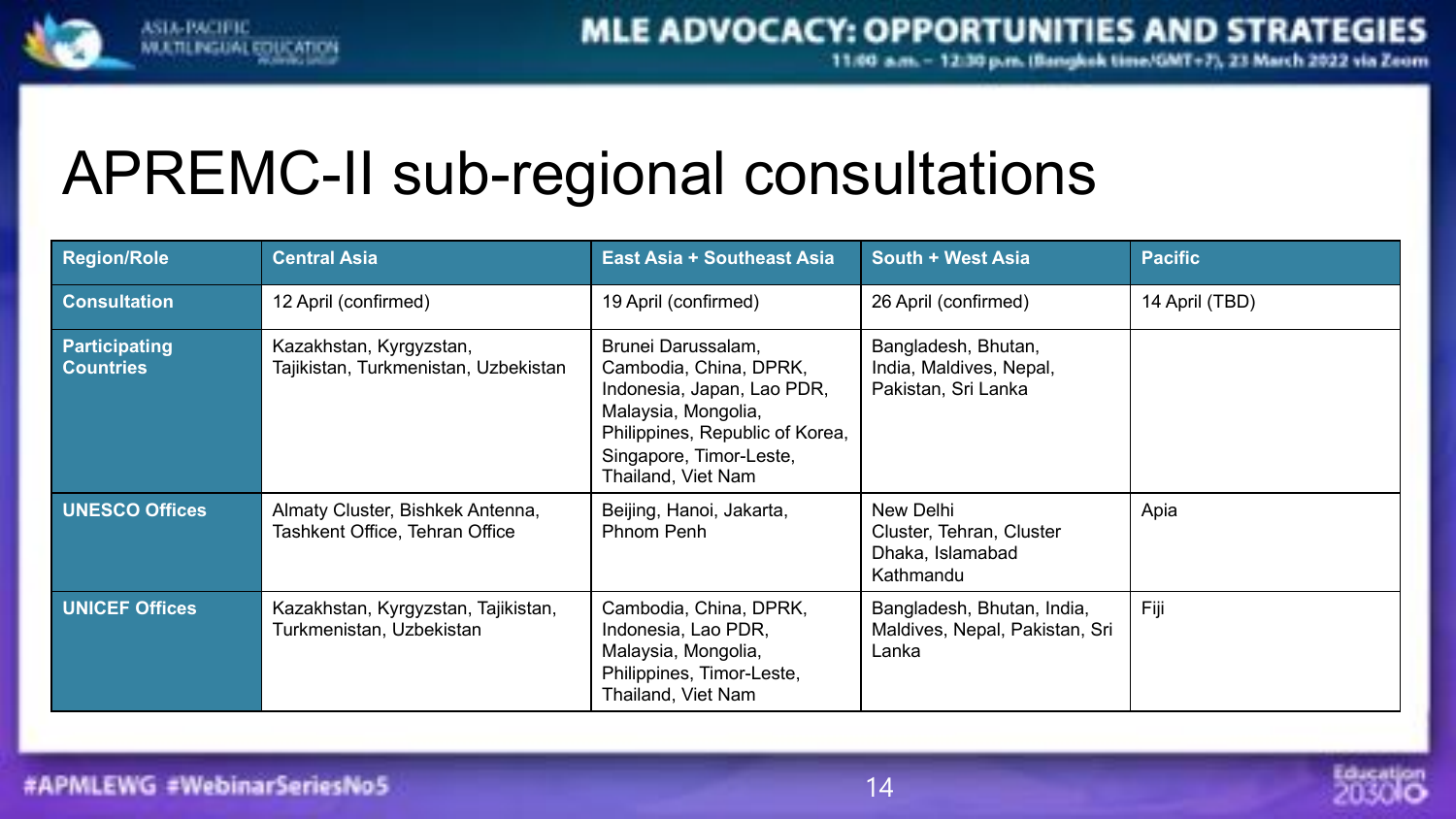

## Sub-regional Consultation Participants

| <b>National SDG 4</b><br>coordinators<br>+ senior technical<br>experts | <b>CSO</b><br>representatives | Youth<br>representatives                                           | <b>Development</b><br>partners |
|------------------------------------------------------------------------|-------------------------------|--------------------------------------------------------------------|--------------------------------|
| <b>UNESCO FOS</b>                                                      | <b>UNICEF FOS</b>             | Sub-regional<br>entities (e.g.,<br><b>SEAMEO,</b><br><b>ASEAN)</b> | Sub-regional<br>experts        |

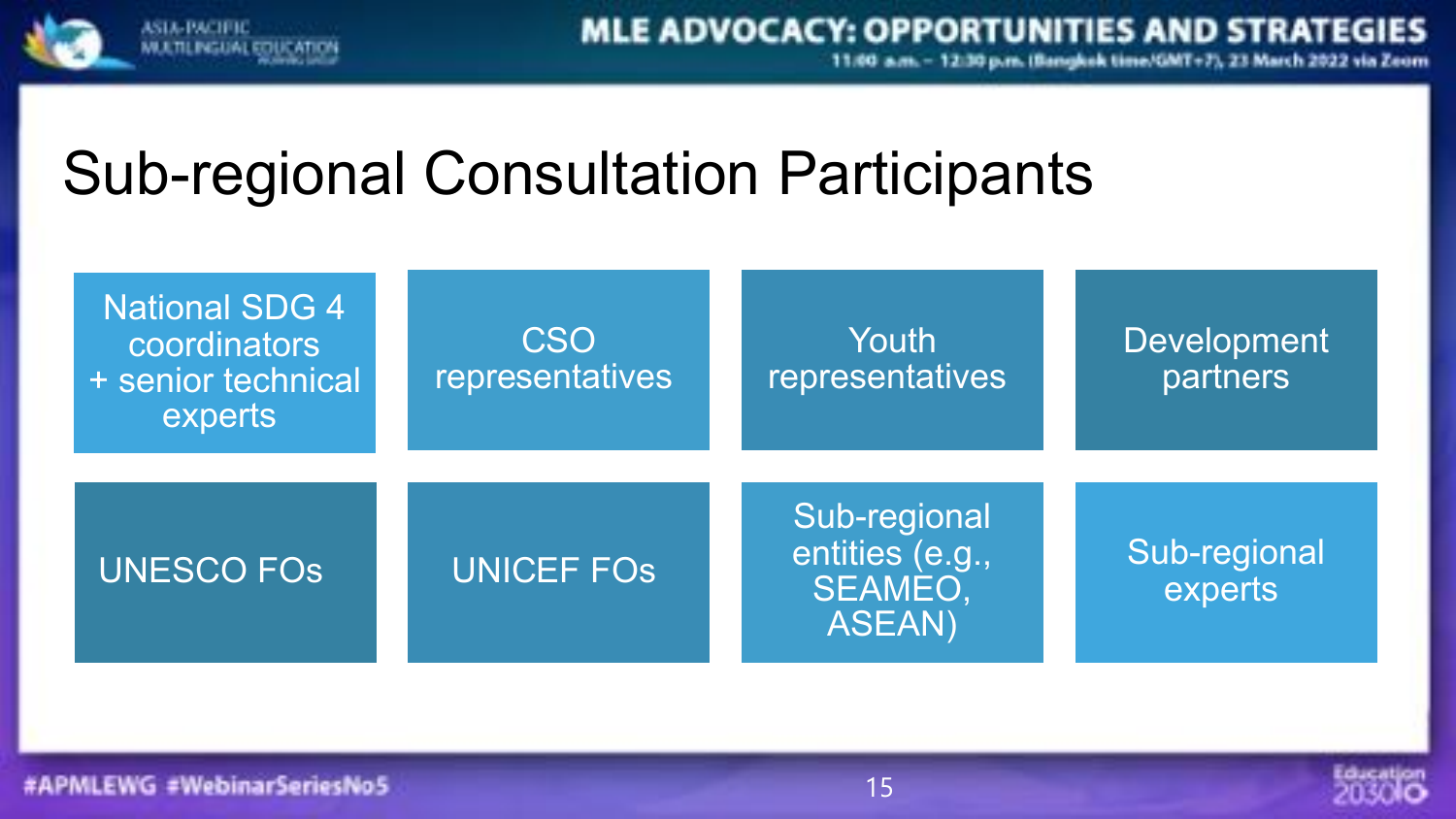

## How can MLE practitioners help national delegations prepare?

Inform about the **Bangkok Statement on Language and Inclusion** (possibly translating it into the national language)

Provide information on the general status of **ethnolinguistic minority learners' education**

Share **positive examples of MLE activities** in your nation and lessons learned from other countries

Encourage the **inclusion of MLE in the voluntary SDG Midterm Review Reports** as MLE relates to many SDGs, including SDG 4 (education), SDG 10 (social inequality) and SDG 16 (enduring peace)